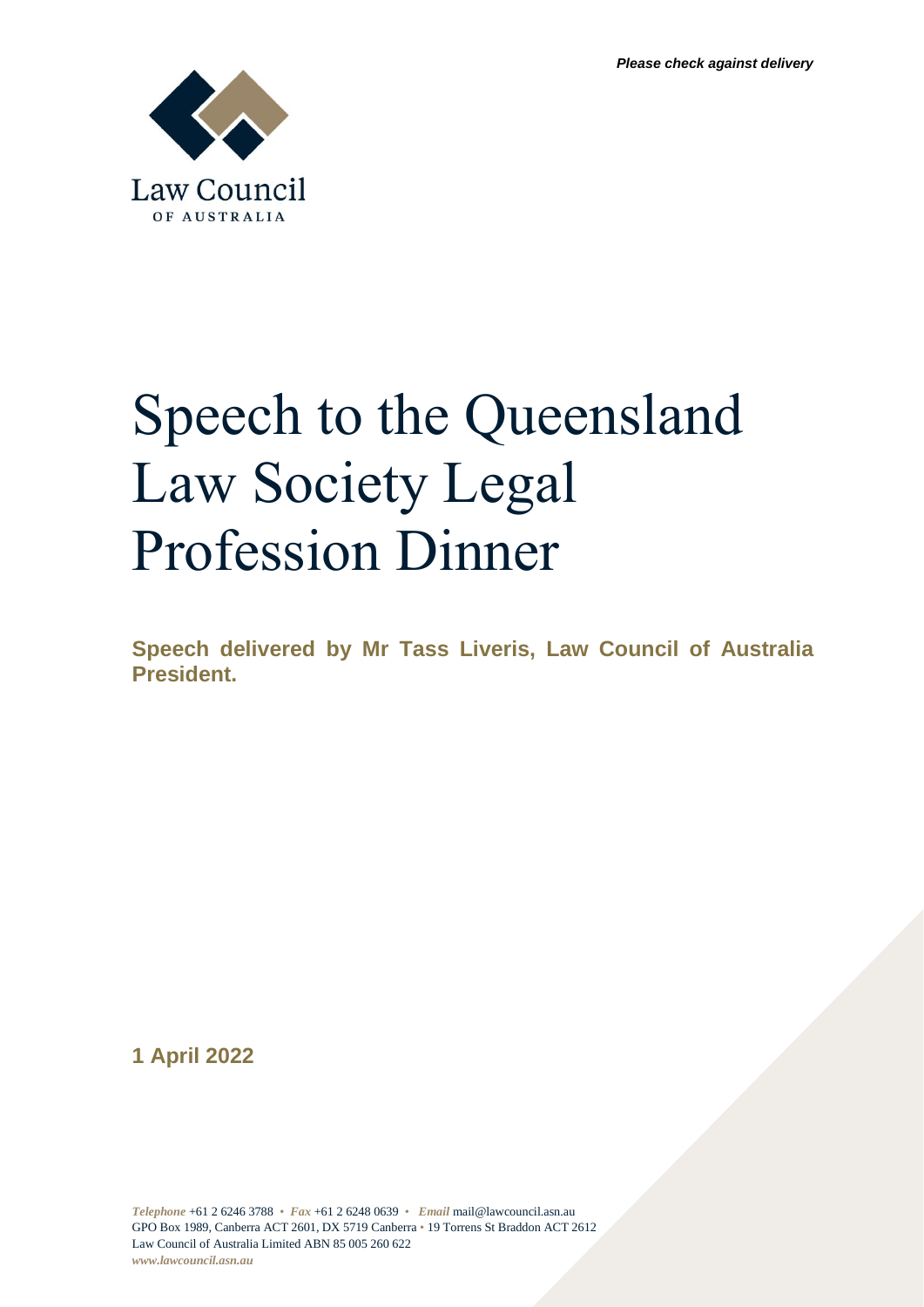Good evening.

Your Honours, distinguished guests, fellow members of the profession, it is an honour to be with you tonight. I would like to thank your Executive and Council, particularly President, Kara Thomson for inviting me to speak with you.

Firstly, I would like to acknowledge the Traditional Owners of country on which we all meet, and recognise their continuing connection to land, waters and community. I pay my respects to Elders past, present and emerging, and extend that respect to Aboriginal and Torres Strait Islander peoples here today.

This is such a strong Law Society with a proud culture of volunteering and contributing to the profession for the benefit of the community and has been such valued contributor to Law Council submissions. I thank each and every one of you. Through the Queensland Law Society (QLS), your work plays an important role in shaping the voice of the Australian legal profession. That voice is directly informed by the work that you all do and your lived experiences in all the circumstances of your practices.

It is important for the Law Council to keep hearing all of your stories, because they are central to the Law Council's work in representing the 90,000 barristers and solicitors in practice in Australia today through their law societies and bar associations. It shapes the Law Council's work for the improvement of the law and the administration of justice and its support for all Australian law societies, bar associations and in turn the legal profession at large.

Your work, your experiences, have shaped seminal pieces of work that have played central roles in changing conversations – I am referring to the National Attrition and Reengagement Survey, which investigated the progression, attrition, and re-engagement rates of lawyers; I am referring to the *Justice Project*, a national, comprehensive review into the state of access to justice in Australia for people experiencing significant disadvantage and also the *Lawyer Project*, which highlights the value of the legal profession to the community and to the social, economic and political health of the nation.

Clearly, our nation has faced and overcome unprecedented challenges in the past few years.

Travelling into Queensland this morning, I was acutely aware that communities here in Queensland are battling for their lives, livelihoods and properties due to devastating floods.

My home community has endured and recovered from devastating cyclones. I know when that happened, the nation rallied around Darwin. This evening, my thoughts are with everyone affected – each of you here will have been personally impacted by this emergency in some way or another. Let's hope the rain stops and recovery can begin.

As I touched on, when disasters strike, Australians pull together. I have seen it first-hand – and I cannot overstate my admiration and appreciation for the bravery, the community spirit and the higher sense of selfless good that the efforts of our emergency services and volunteers embodies.

The role of the legal profession in supporting those in need is an integral, but often overlooked, part of the disaster relief effort. In our *Lawyer Project Report*, which was championed by former Law Council President and proud Queenslander, Dr Jacoba Brasch QC, soon to be Justice Brasch of Division 1 of the Federal Circuit and Family Court of Australia – and we of course congratulate Dr Brasch QC on her elevation -– the Law Council we highlighted the importance of the legal profession to our crisis response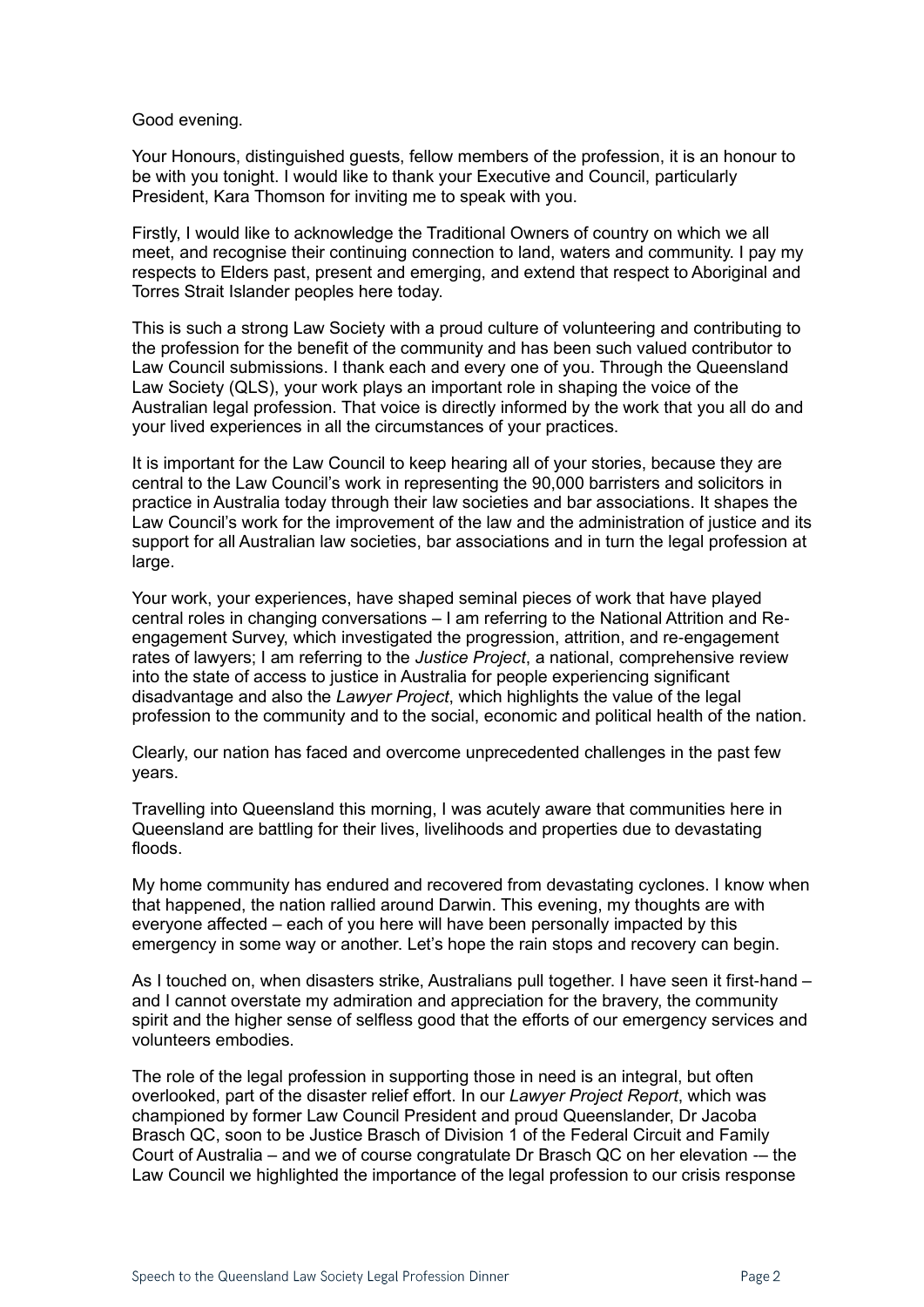plan and how we can increase and sustain its contribution. Indeed, as *The Lawyer Project*  found, the vital role of a well-functioning legal system is heightened during times of crisis.

In insurance, tenancy and housing, estate administration and the replacement of lost documents, for example, some of stress and hardship of those affected can be mitigated and is vital in helping people and businesses to take their first steps towards recovery.

I know that many of you have already proactively sought opportunities to assist and support your communities in the wake of the most recent flood emergency.

Publicly funded legal assistance services play a vital role in the provision of accessible legal support following a natural disaster. Here in Queensland, the Natural Disaster Legal Help service offered by Queensland Legal Aid, and flood resources published by CLCs Queensland are a shining example of how the legal assistance sector can respond quickly to the legal needs of the community in times of crisis. However, pro bono assistance from the private profession still fills a critical gap for those who may be unable to access legal assistance due to capacity constraints or because they are ineligible for these publicly funded services.

The strong willingness of Australia's legal profession to provide pro bono legal support to the community in the wake of natural disasters over the last two decades is consistent with the values that motivate many lawyers to enter the profession in the first place. However, pro bono services must be regarded as a finite resource.

The Law Council is advocating for greater funding for existing community legal services to have the equipment and infrastructure that would enable lawyers to better assist affected communities. Pockets of funding for legal help in flood affected areas, like those announced in this week's Federal Budget are of course welcome, however legal support services need the certainty and stability of long-term core funding increases so they can adequately plan for emergency responses before the next crisis hits.

In the lead up to the Budget, we argued for a significant increase in funding for Australia's courts, tribunals and legal assistance sector.

While we were disappointed with the outcome on Budget night, we were very pleased that our calls for funding of Court-based initiatives that aim to facilitate early dispute resolution, such as the expansion of the Lighthouse Project which assists families experiencing family violence or other safety concerns to navigate the family law system were heard, as well as our calls for adequate, ongoing funding which meets demand for the Commonwealth Family Violence and Cross-Examination of Parties Scheme.

These are much needed and terrific boosts. But we do think there were missed opportunities to allocate funding for a complete, functional and sustainable justice system. We think it is time for our political leaders to recognise that the justice system is as much of an essential service as health or education.

And so the upcoming Election presents us with an opportunity to make sure all parties understand and support the role our profession plays in our society. And it is there that we now focus our attention and our efforts.

I touched on your role in the Law Council's work. Though it may sometimes seem a few steps removed from the final product, you have been integral to our advocacy on behalf of the profession on a range of issues.

For example, over many years, the QLS has been fundamental to the strategic and substantial approach that the Law Council has taken to opposing the key in the Law